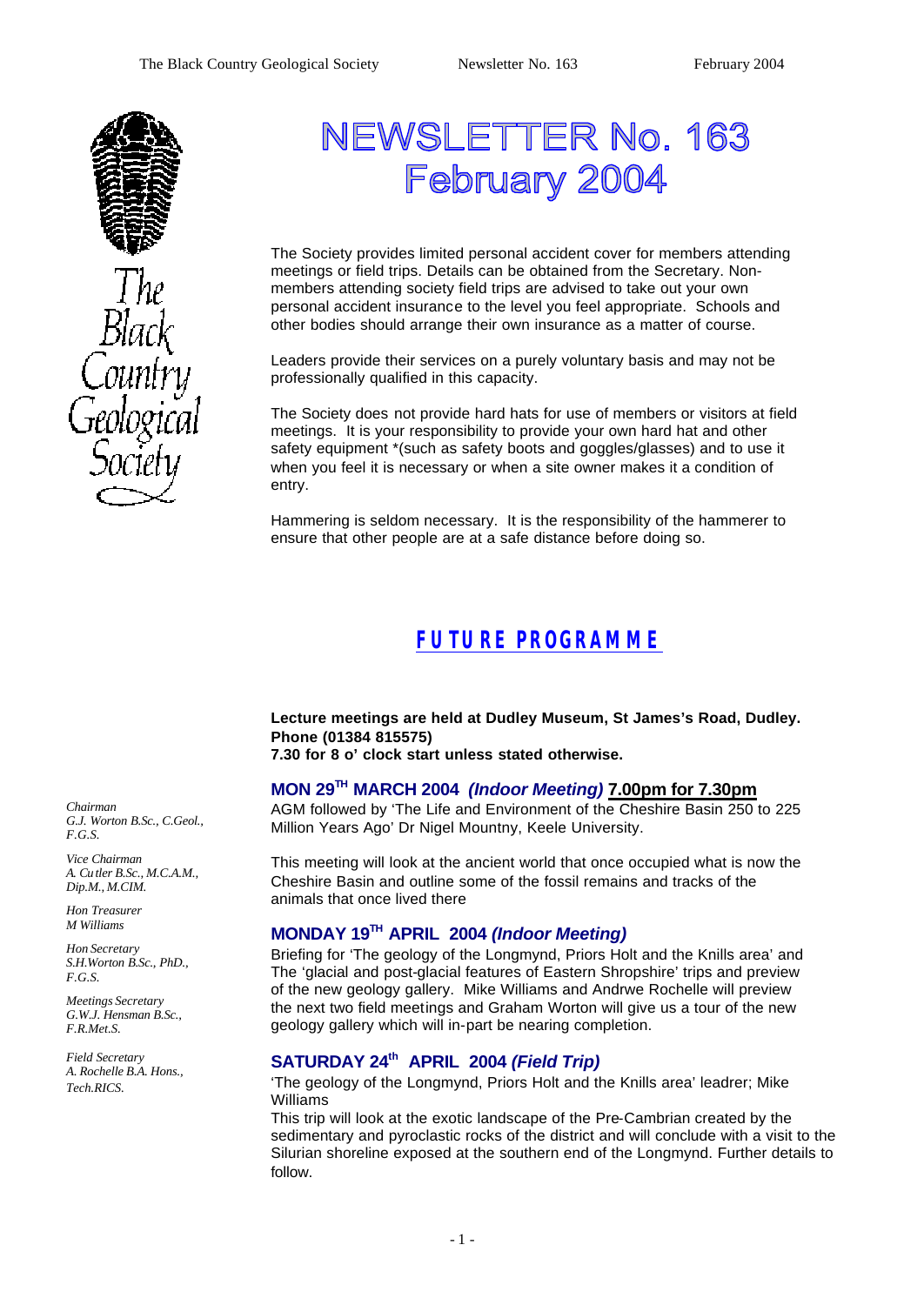### **SATURDAY 15th MAY 2004** *(Field Trip)*

The 'glacial and post-glacial features of Eastern Shropshire' by Andrew Rochelle The trip will particularly examine the ice sheet debris in East Shropshire and West Staffordshire and is timed to see the woodlands at their best. Come and see the bluebells.

## **SATURDAY 26th JUNE 2004** *(Field Trip)*

#### **'Journey into the heart of a geosyncline' Leader Mike Williams**

This trip will take in the scenery and geomorphology of the Elan Valley, into the upper Yswyth valley and across Parsons Gorge to look at fossiliferous rocks and finishing in the turbidite sequences around Aberystwyth.

#### *Important note*

It is our intention to provide minibuse or coach transport for this excursion so that everyone can enjoy the benefits of not having to drive and some commeradery, We also intend for the society to subsidise the cost of this. As such we need to know no later than the AGM names of anyone interested so that we can arrange appropriate transportation and put final costs in the April newsletter.

#### **THURSDAY 2nd – SATURDAY 4TH SEPT 2004** *(Conference)*

#### **UKRIGS Annual Conference at Dudley.**

This year the UKRIGS conference will be held in Dudley. Its primary themes will be 'Urban Geoconservation' The application of engineering expertise to conserving and managing geological sites, and 'The use of audio visual, film and the media to bring the geological story of local sites to the widest possible audience'. As usual it will be a programme of indoor talks and presentations with field trips to local sites and social gatherings. For those of you who have never been to one of these conferences and experienced what is going on across the UK to make geological sites more accessible to visit and enjoy, this is the best chance to test the water.

### **SUNDAY 12th SEPTEMBER 2004** *(Field Trip)*

'The Woolhope Dome' joint Meeting with Woolhope Naturalists field Club This is a joint meeting which will look at the Silurian geology and fossils of the Woolhope Dome and the Mortimer Forest. It will be lead by the Woolhope Naturalists Field Club and will feature some very nice fossils and a welcoming pub stop!

### **MONDAY 25TH OCTOBER 2004** *(Indoor Meeting)*

'The geology, mineralogy and palaeontology of the Coseley Coal Measures Ironstones' by Laura Braznell, University of Birmingham.

Laura is a PhD student currently researching the conditions that gave rise to the spectacularly preserved soft-bodied fossils in the ironstone nodules of Coseley and similar material from other famous locations like Mazon Creek,USA. Specimens from the collections at Dudley will be on display for the evening.

### **MONDAY 29TH NOVEMBER 2004** *(Indoor Meeting)*

Members evening of short talks and demonstrations

This evening has proved to be very popular in previous years and will again will be open to anyone who would like to share something of interest, whether it be some rock or fossil specimens collected on holiday or a short talk accompanied by a few slides. We will provide refreshments as in previous years to make the evening a very sociable one.

## *EDITORIAL*

There have been some excellent Earth Science television programmes in recent years. Most of us will remember the series of a few years ago hosted by Aubrey Manning, and every so often 'Horizon' comes up with a challenging scientific documentary. Well, it looks as if the BBC has come up with another cracker. I have been in touch with Kat Blair who is the Assistant Producer of a proposed series called 'Hot Rocks'.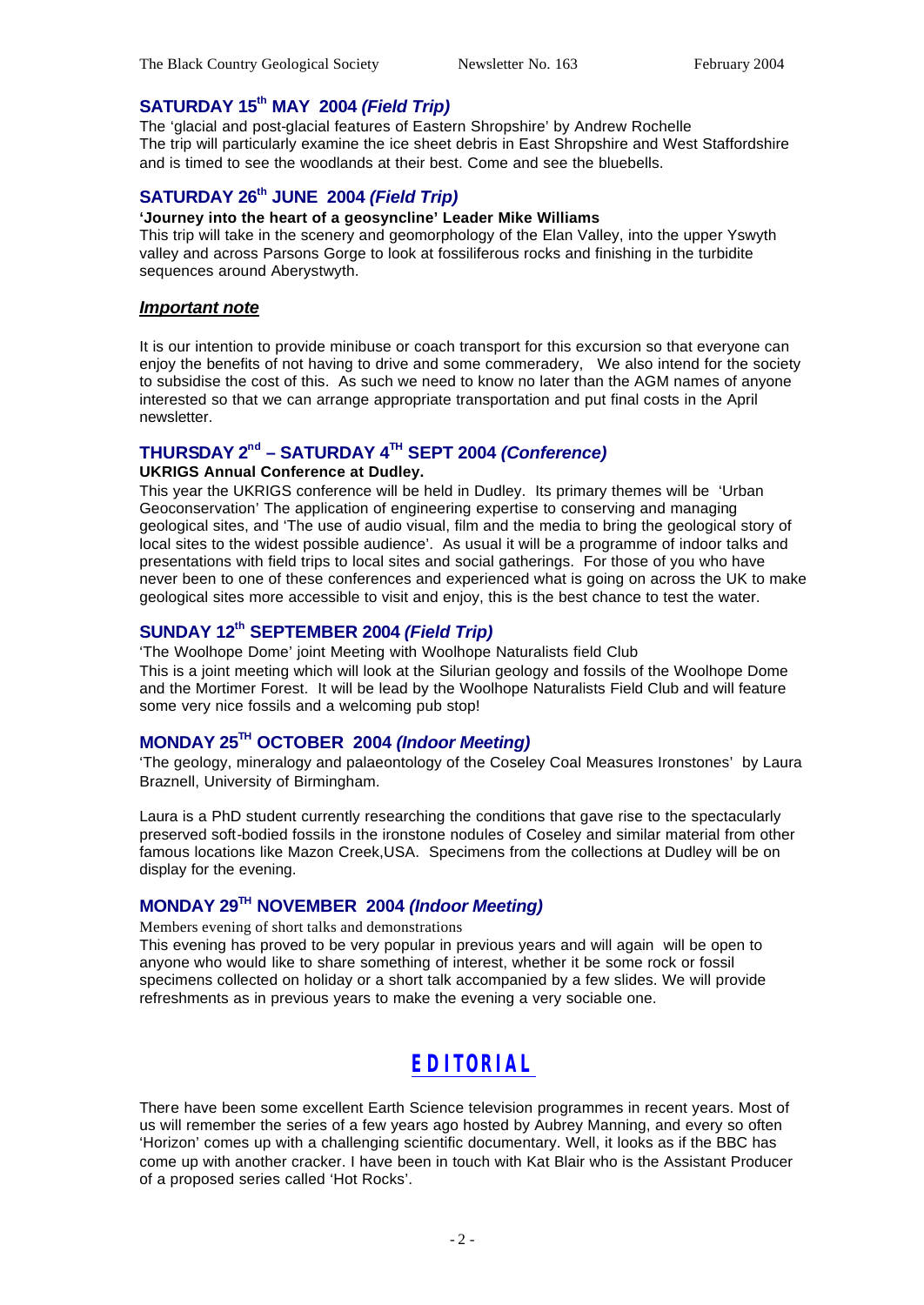Her e-mail to me said:

"'Hot Rocks' is a six part series on the history of geology and the Mediterranean, and how it relates to and effects our life today. Each programme will be 60 minutes long and will be broadcast on both BBC2 and BBC4 in August 2004.

We are no longer in the preliminary stages of production for the series. Things have taken a little more shape and we now have 6 programmes, each with an agreed script outline, which is exciting in itself. All is progressing nicely and the first programme is due to be filmed in February. Although there is no longer a need for brainstorming, as it were, we would very much like to hear from geologists in the UK who specifically have some expertise in relation to the Mediterranean in any of the following areas, so that we may develop the programmes in detail.

Each of the six programmes are themed, and the themes are as follows: architecture (building stones); food; art; health and medicine; culture; and last but by no means least, water and the beach."

It sounds a very interesting project, and worth looking out for when it appears. If you or any geologist you know does have a special interest in any of these areas, Kat can be contacted on: kat.blair@bbc.co.uk or if you do not have access to a computer, on 0208 7525428. Two weeks lying in the sun in Majorca does not qualify you to be an expert for programme 6!

Bill Groves

## *REPORTS*

MONDAY SEPTEMBER 29<sup>th</sup> 2003 Lecture 'British Tertiary Volcanic Provinces' Lava Fields' by Dr Ian Williamson of English Nature (formerly of the BGS).

Dr Williamson graduated from Edinburgh University in 1974 and went on to do his PhD in Igneous Petrology at Durham in 1979. He has undertaken numerous geological projects throughout the UK and his current interest lies with the lava fields of the Inner Hebrides. His talk presented a review of the volcanic rocks that were erupted and injected into the shallow crust of the UK when the Atlantic Ocean began to open some 50 million years ago.

"Monotonous Piles of Basalt" was the title given by Dr Williamson to start the talk. Behind this title is the view taken from many early geologists and many today of volcanic and basaltic rocks being fairly grey and bland occurring in rather bleak and dull settings. Dr Williamsons' talk aimed at expelling this myth showing that such rocks can reveal a lot of information and where they occur is a lot more interesting than first believed.

#### GEOGRAPHIC AND HISTORICAL SETTING

During the Tertiary era much of southern Europe and Asia was being subjected to a mountain building episode known as the Alpine Orogeny. In most of Britain the Tertiary was a relatively quiet era and the chief fold structures of southeast England are main indication of this episode. However this was not the case throughout the British Isles and in western Scotland and Northern Ireland, and most of the North Atlantic region, immense igneous activity broke out creating the North Atlantic Tertiary Igneous Province, which in Britain is known as the British Tertiary Volcanic Province. This activity was probably connected with the enlargement of the Atlantic Ocean resulting from the westward drift of North America and Greenland.

The lava fields of The British Tertiary Volcanic Provinces' form a belt stretching from NW Scotland and Northern Ireland, north westwards continuing to the offshore continental shelf, to include the Faroes, Iceland and Jan Mayen before ending up forming the southern part of Greenland. The Southern Uplands of Scotland are crossed by dyke swarms from this same complex. Dr Williamsons' talk concentrated on the part of the volcanic provinces forming the islands of the west coast of Scotland.

The North Atlantic extension resulted in the formation of major fault and trough zones with platforms of land and major igneous centres represented by various islands such as the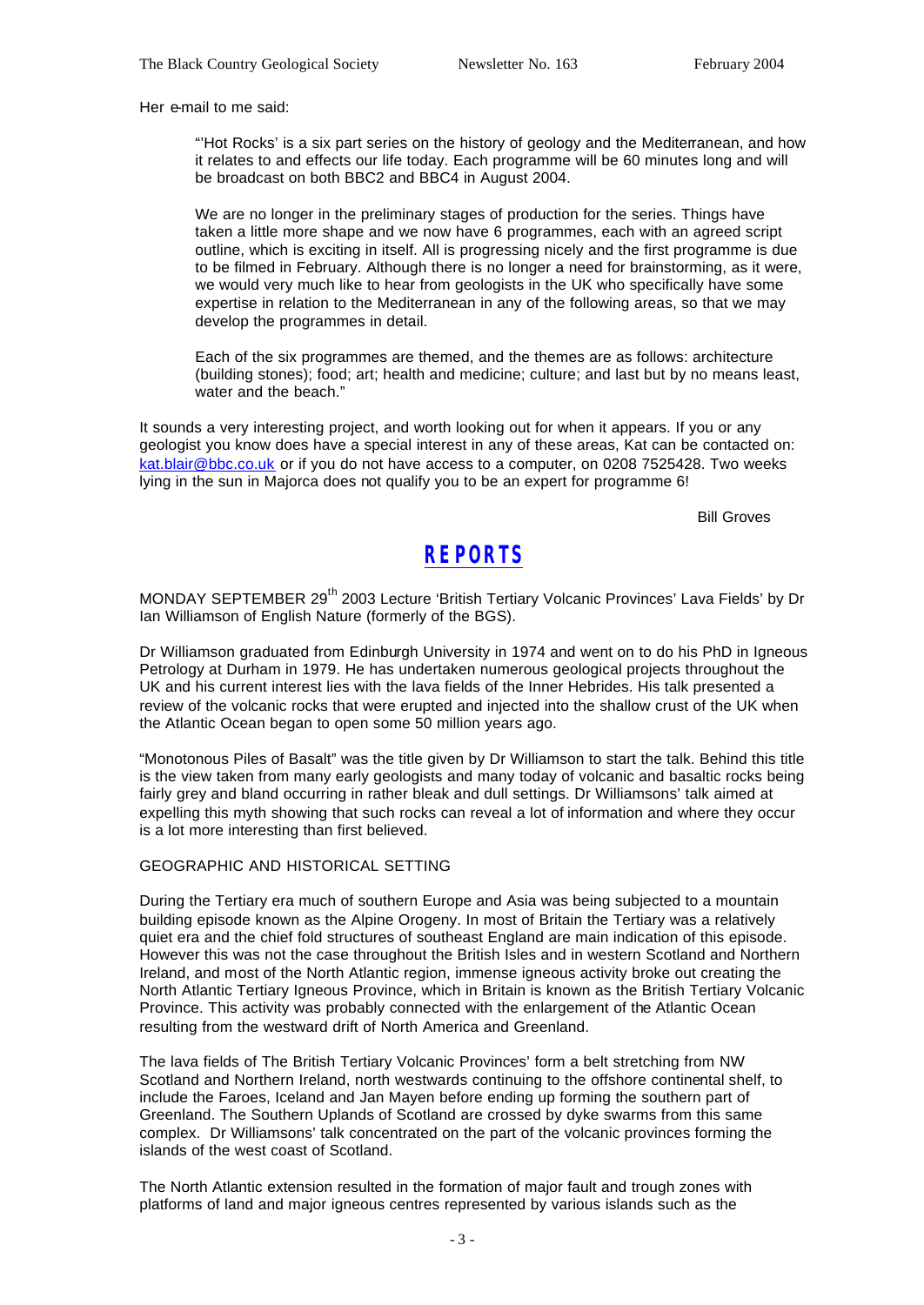Hebrides, Skye, Mull and Eigg. These igneous centres are characterised by a Central Intrusive Complex which generally appear as spatially very close volcanoes with jagged peaks and ridges. In turn these Central Intrusive Complexes are surrounded by extensive, stacked thick sheets of lava interbedded with often organic rich sediments deposited during a time when the lavas were submerged beneath a lake or shallow sea. Often these 'Lava Fields', as they are know, appear as elongate bodies which have typically flowed along an ancient valley or graben, which has subsequently eroded away, and infilled it. These Central Intrusive Complexes generally comprise gabbros and granites intruded by intrusive features such as dyke swarms, volcanic plugs and sills which, along with the basaltic lava fields have intruded and covered underlying Mesozoic sequences.

The volcanic provinces lava fields are important in many ways. The grey, rather dull and monotonous look of these rocks caused many early geologists of the 18<sup>th</sup> and 19<sup>th</sup> centuries to group them together and colour them pink on early geological maps thus making them difficult to subdivide. By 1914 to 1924 more detailed study was underway to differentiate the nature of the rocks found within the Tertiary volcanic provinces. The origin of the rocks caused much debate between geologists of the time as to whether they erupted from volcanic centres or were they the result of fissure eruptions. Many global rock names are derived from their original discovery within these provinces: *Mugearit* and *Benmorite*. The area has in more recent times also become a classic place for teaching and also an economic analogue for hydrocarbon exploration.

Detailed mapping and 3-Dimensional stratigraphic studies to construct maps and sections of unconformity surfaces and facies analysis have provided evidence of the palaeogeographical and palaeoecological environment of this part of Scotland around the late Palaeocene, about 55 to 60 million years ago. Features within the rocks such as lava flows, sheets, tubes, breccias, tuffs, ignimbrites and pyroclastic deposits have been used to model what the volcanic and effusive eruptions of the region were like. There is much evidence of volcanic lavas and deposits having come into contact with wet sediment and bodies of water which have left behind the presence of sedimentary fining upward sequences, mudstones rich in coal and ancient soils containing the remains of trees and other plants, molluscs and insects. From the evidence it has been suggested that during this part of the Tertiary the Northwest coast of Scotland comprised a temporate to sub-tropical climate of shallow coastal swamps, lying within sedimentary basins or lakes, bordering a shallow marine environment. It was into these environments that the Tertiary volcanics were erupted as indicated by such features as pillow basalts and breccias.

To finish off the talk Dr Williamson cited a modern example of what this Hebredian Complex would have looked like when it formed 55 to 60 million years ago in Laki Iceland where volcanic cones, valley fill flow features with lakes and trees can be seen. Finally Dr Williamson produced a list of other reasons, other than the extraordinary geology, that makes the Hebrides intersting. These included economic reasons, like coal peat and hyrocarbon extraction, the wide range of wildlife, a place to feed the imagination of generations of artists, photographers, writers, classical musicians, movie makers and not to exclude also the regions' archaeology, history, myths and legends. Not only has this part of Scotland been exported on stamps but whiskey is also widely produced here to which Dr Williamson ended the lecture with a taste from the region.

Andrew Harrison

## *CONSERVATION COLUMN*

### **Notice of the 7th UKRIGS Annual Conference**

**THURSDAY 2nd – SATURDAY 4TH SEPT** will see Dudley play host to geoconservation professionals and amateurs alike from all over the UK. Its primary themes will be 'Urban Geoconservation' 'The application of engineering expertise to conserving and managing geological sites', and 'The use of audio visual, film and the media to bring the geological story of local sites to the widest possible audience'. But we expect the programme to also include updates on Geoparks and case studies from many parts of the UK.

Thursday and Friday will be the main part of the conference and will include field visits to the engineering works at The Seven Sisters at Wrens Nest and hopefully the underground tunnel system beneath Drakelow near Kinver. Saturday will be the UKRIGS AGM and we will finish with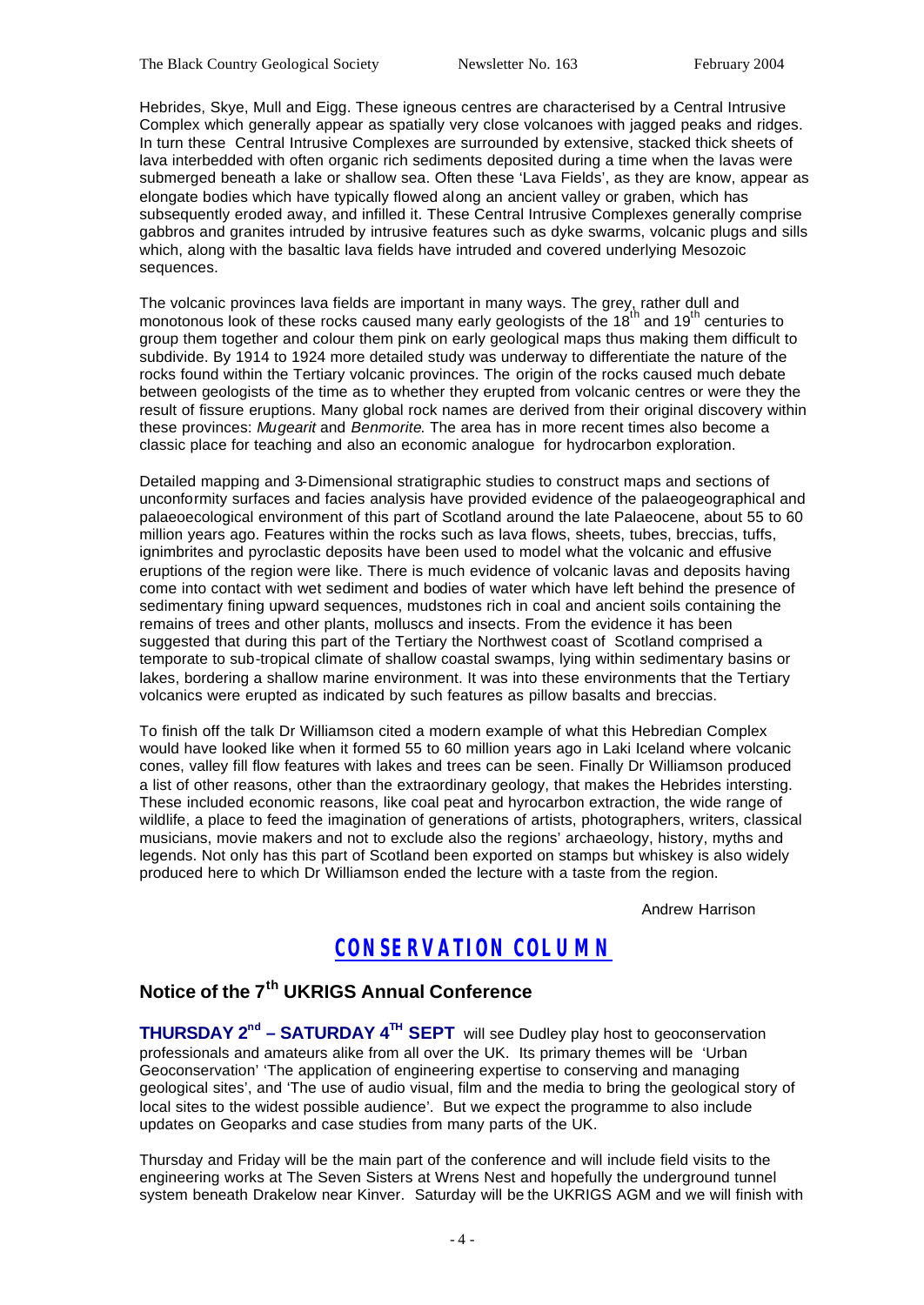a final field trip which will include some of the public art which has a geological theme. Displays will be mounted at the preferred conference venue and the BCGS, as the host RIGS Group will be acting as 'ushers' and 'gofers' for the event- more details at the AGM in March and in the April newsletter.

For those of you who have never been to one of these conferences and experienced what is going on across the UK to make geological sites more accessible to visit and enjoy, this is the best chance to test the water.

#### **Wrens Nest Update**

#### *Seven Sisters Siteworks*

There is still no change at Wrens Nest, engineering works are still on hold while the bats take their rest for the winter. It is likely that the bats will begin to leave the site in mid to late April and works will commence again.

I am now able to put into the diary the following working party dates for the collecting side of things at the stockpile locations.

- *1. Saturday 27th March 2004, 10am to 12 noon*
- 2. *Saturday 8th May 2004, 10am to 12 noon*

#### *Seven Sisters Design works*

Many of you may have recently received an email from me asking for your opinions about the choice of stabilisation methods that is available for the next stage of works. A report on this has been produced by the engineers and there are 5 options ranging from total bulk infill of all openings (which is the cheapest but potentially most damaging solution) to partial infill and rock bolting ( which is more expensive but would preserve the classic view of the seven sisters mine entries).

#### **YOUR VIEWS ARE NEEDED NOW ON THIS IMPORTANT STABILISATION DESIGN MATTER**

This is our last chance to influence the next stage of works and in particular which method will be adopted to stabilise the mine. As members of this society, set up to preserve and use such special heritage as the seven sisters, your views carry importance. if you have any comments about the heritage here and any concerns about the impact of works on these features then now is the time to write or email your views to me at the museum so that I can communicate them directly into the decision making process for the next and possibly final stage of works.

PLEASE GIVE ME YOUR VIEWS HOWEVER BRIEF -THIS IS REALLY IMPORTANT!

#### **Dudley Museum Update –** *Exhibitions*

#### *The New Permanent Geology gallery*

On a lighter note, the opening of the new geology gallery through a mixture of staff illness and materials supply was delayed. We staged a oneday preview opening for those attending the museum during the half term week as a means to gauge general public opinion about the works in place to that point (see the attached photo of the limestone mining display and the Adrian Durkin our exhibition officer). This was an immensely useful thing to do and indicated several areas that we could improve upon in the design and resources that we will now put into place. *Fig. 1 The state of the gallery today,*

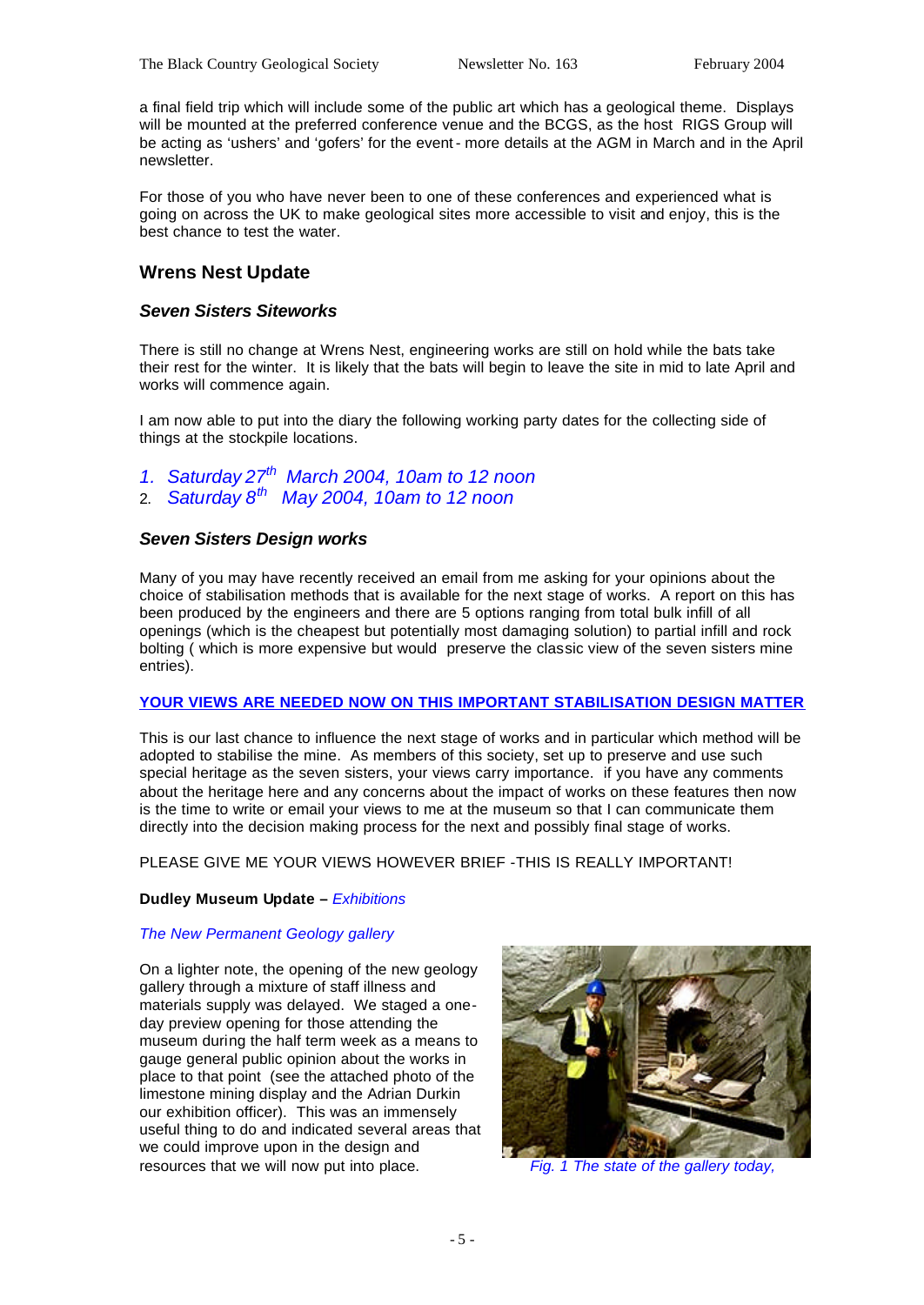Phase one of the new gallery will now open at Easter followed by phase two which will open on Friday 23<sup>rd</sup> July to coincide with the start of the schools summer holidays. An official opening will be held shortly after this to celebrate this complex piece of work to which all society members will be invited. The final phase of the 'UnEarthed' gallery will be put in place in September when we launch the teachers pack and schools outreach programmes to coincide with the start of the new term. (this will also be previewed at the RIGS Conference in September.

#### **Rock and Fossil identification mornings;**

In association with the Launch of the 'UnEarthed' gallery I will also be a formalising a programme of 'identification mornings' at the museum which will be widely publicised. For your information the following dates will be the first for the new year.

| Thursday 15 <sup>th</sup> April 2004                                                          | 11.00am to 1.00pm      |  |
|-----------------------------------------------------------------------------------------------|------------------------|--|
| Saturday $22^{nd}$ May 2004<br>Friday $4^{th}$ June 2004<br>Friday 30 <sup>th</sup> July 2004 | 10.00 am to 12.00 noon |  |
|                                                                                               | 11.00am to 1.00pm      |  |
|                                                                                               | 11.00am to 1.00pm      |  |
| Friday 13 <sup>th</sup> August 2004<br>Saturday 18 <sup>th</sup> September 2004               | 11.00am to 1.00pm      |  |
|                                                                                               | 10.00 am to 12.00 noon |  |

So, if you have any specimens that you would like identified then please make a note of the dates and times and come along and join us

## **GEOBABBLE**

Next time you come to the Museum and Art Gallery, it is interesting to glance up at the building itself, deep red brickwork, with moulded decoration around the doors, and higher up bas-relief features proclaiming 'Museum', Art Gallery' and 'School of Art'. These are made in *TERRACOTTA,* moulded clay fired into brightly coloured ceramics that dominate the major industrial cities of this country. It was a major building material in the 1880's when the Museum was built.

It is possible to describe terracotta from either an architectural or geological viewpoint. The history of its use, both in Britain and the United States, is described in a splendidly illustrated book\* that I was recently given. There are some splendid examples locally, one of the most notable being the Birmingham Law Courts, but Stourbridge Town Hall is also impressive, and most Black Country towns have their terracotta Edwardian pub.

In the second half of the nineteenth century, industrial towns were apparently very proud of the chimneys belching smoke, the dirty furnaces and noise, as they were an outward sign of wealth and economic prosperity. A big drawback was that the stone buildings became very dirty, and fire was a hazard. Using terracotta largely solved these problems and allowed builders to cover an iron or steel framework with a fireproof skin. However, it was not all plain sailing and when the Birmingham Law Courts were built between 1887 and 1891, there were protests by masons and a short strike. Many Victorians also complained that the buildings were far too ornamental.

From a geological viewpoint, the clay had to have a fine texture, and fire with a smooth surface to carry detail. It also had to have considerable plasticity to retain its moulded form. The coal measure clays of our area were particularly suitable as well as being abundant. However, the centre of the industry seems to have been around Ruabon in Clwyd, North Wales, which at one time employed 1000 men. The clays around Ironbridge were also exploited by Craven Dunnill, and George Maw of Jackfield became the owner of the largest decorative tile works in Britain. Both these men were apparently amateur geologists, and George Maw collected samples and fired trials of 120 different types of clay.

Closer to home, the fireclays between Stourbridge and Lye were exploited by Doulton, and worked into terracotta at their Rowley Regis works. This old industrial site is still working, in Vale Road, Darby End.

There are lots of interesting questions that come up about this topic. Where did the terracotta in our local buildings come from? What about the white terracotta in some buildings, such as Lloyds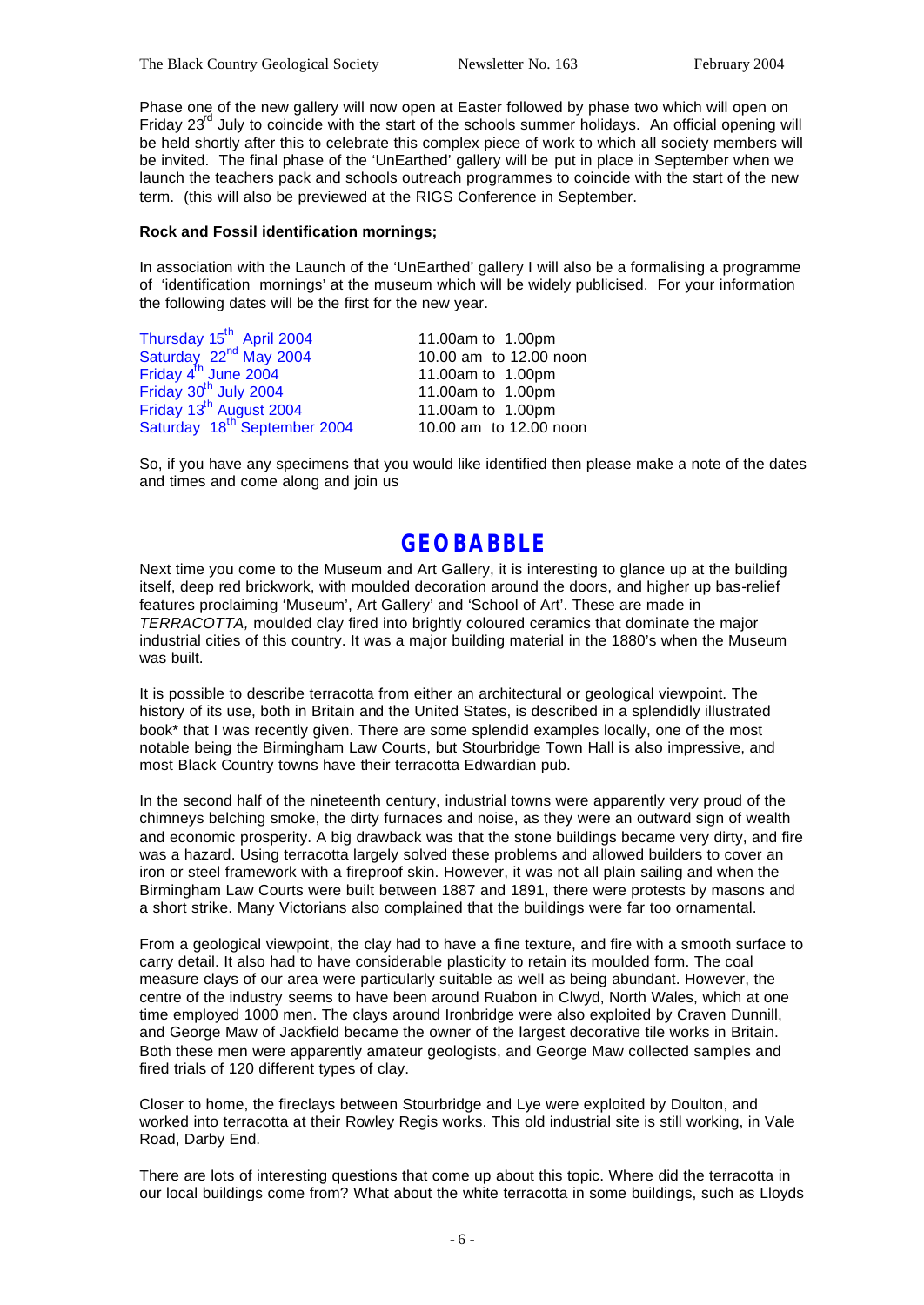Bank in Stourbridge High Street, is that local? If you have any information or historical detail, please contact one of the editorial team, as I think I am just scratching the surface of an interesting topic.

\**"The Terracotta Revival" by Michael Stratton. Published by Gollancz in 1993.*

Bill Groves

## *OTHER NEWS*

No other news has been received

## *CONTACT US*

As ever we would love to hear your news and views so please put pen to paper or fingers to keyboard and give us your thoughts.

Hon. Secretary: Sarah Worton 158 Oakham Road **Oldbury** B69 1QQ Tel 01384 235946

Editorial Team Dudley Museum and Art Gallery 1 St James' Road Dudley DY1 1HU Tel 01384 815574 Or email: graham.worton@dudley.gov.uk

**BCGS Website now at www.bcgs.info**